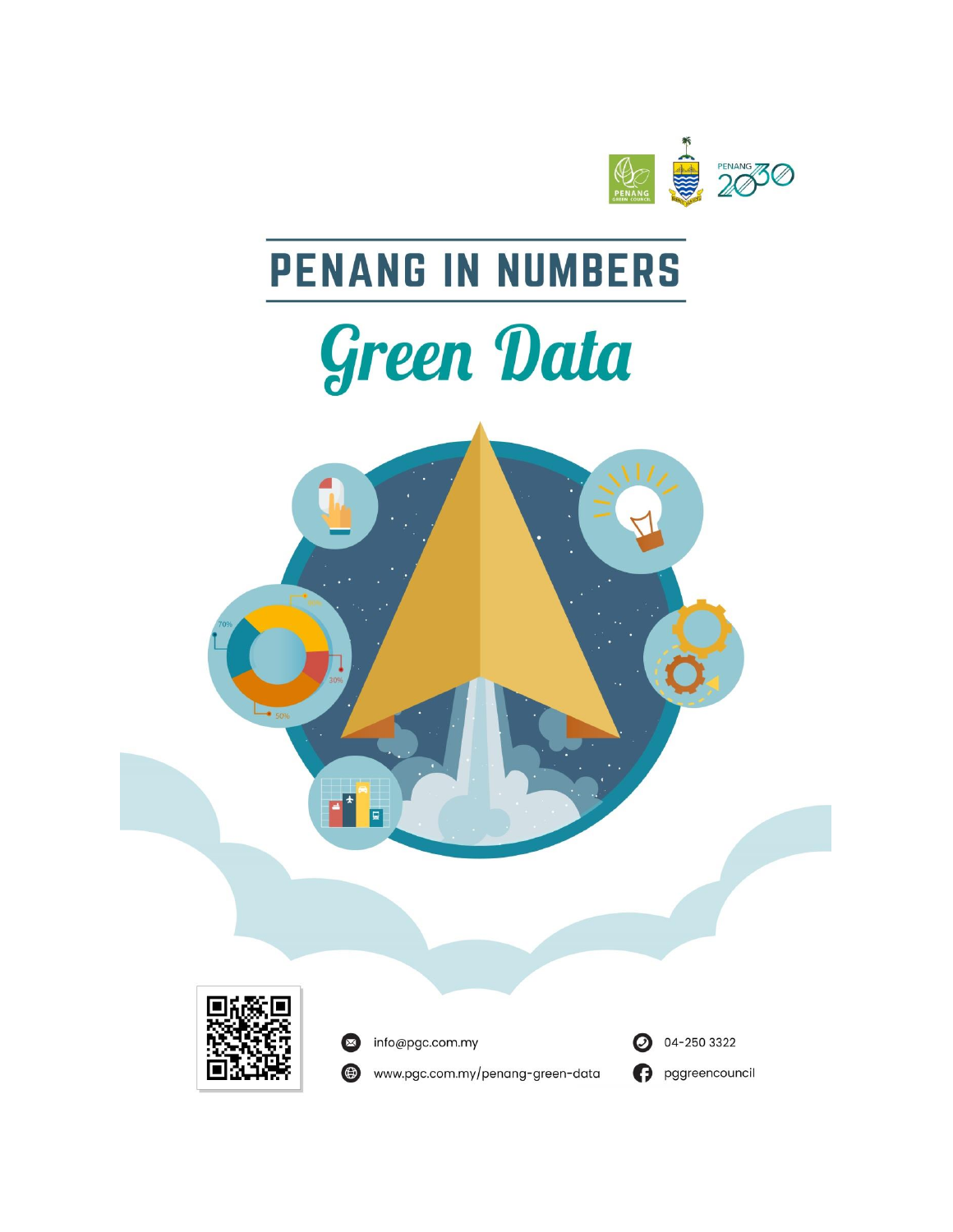## **PENANG IN NUMBERS – GREEN DATA**

Green Data is a selected compilation of environmental conscious data series of Penang state that accommodates the Sustainable Development Goals that aims to act as a data reference that assisted Penang Green Council in the formulation process of the Penang Green Agenda 2030 and also made accessible for public use. The chosen 8 SDGs would be as below:

- **Goal 2 – Zero Hunger**
- **Goal 6 – Water**
- **Goal 7 – Energy**
- **Goal 11 – Sustainable Cities**
- **Goal 12 – Responsible Consumption and Production**
- **Goal 13 – Climate Action**
- **Goal 14 – Marine**
- **Goal 15 – Biodiversity**.

These data are collected from various sources; they will be updated from time to time for the use and view of general public as well as to serve as a reference for government departments, agencies, students and stakeholders for the development of Penang. We have identified 80 data sets for Penang so far that we think is useful for Penang to be a green and liveable city. Be reminded that, we will not confine the Sustainability Indicators of Penang within this 80 data, we will discover more relevant data in future and it will be updated again. Finally, we would like to convey our gratitude to all agencies that have contributed to this Green Data.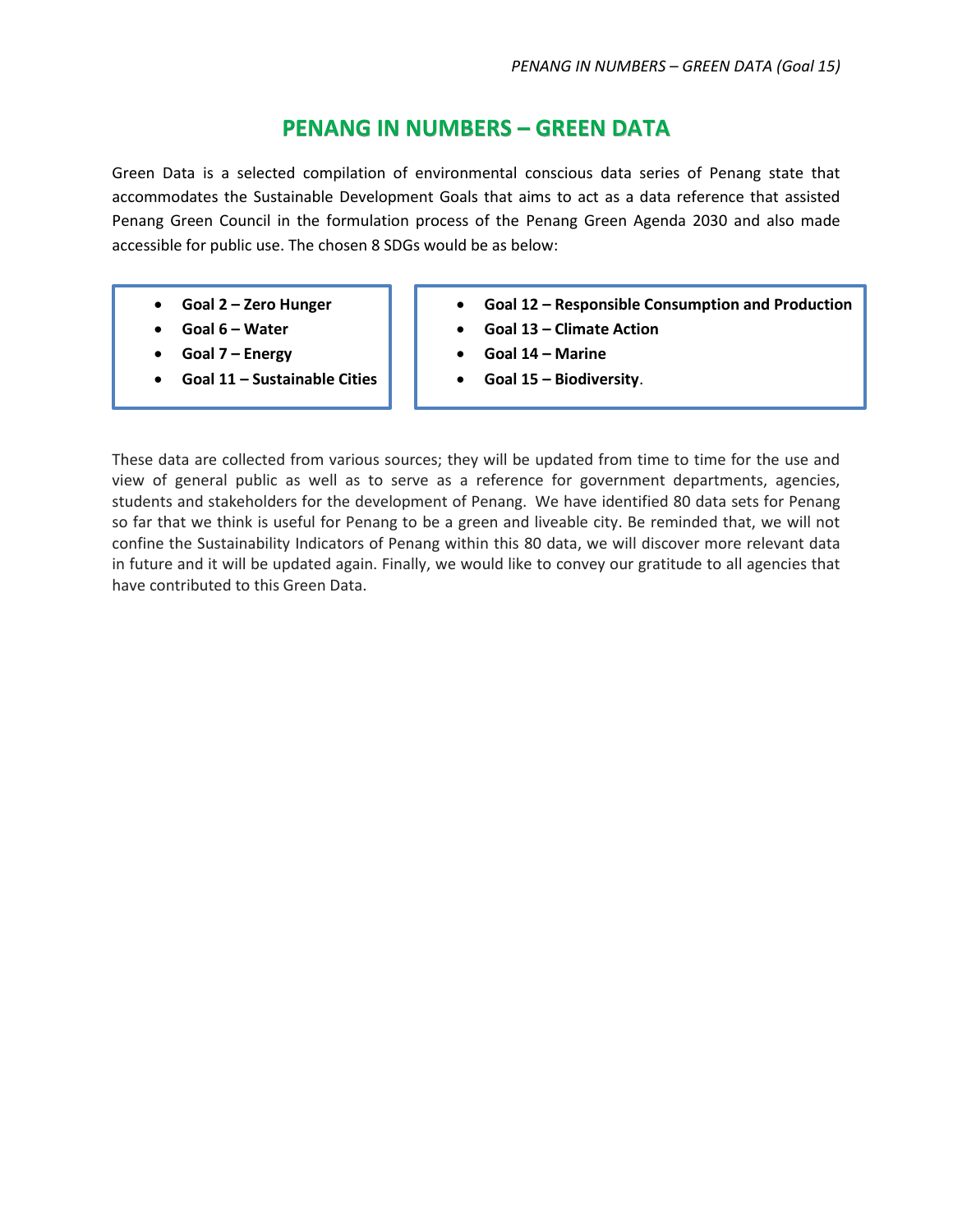# **GOAL 15 - BIODIVERSITY**

### Description:

In the small size and urbanisation of Penang Island, a new species of scorpion was recently discovered in 2017 at the iconic Penang Hill. Forests are vital habitats for a huge range of wildlife and are also crucial for clean, fresh air as well as water. Preserving and restoring terrestrial ecosystems, halting deforestation and land degradation are important to reduce the loss of our precious natural heritage. Thus, it is all in our hand to protect it for us to live or to destroy it for us to die.

List of indicators

- 1 Forested and Non-Forested Area, Penang 2010-2020
- 2 Permanent Reserved Forest (HSK), State land and Wildlife reserve, Penang 2010 2020
- 3 Area of Permanent Reserved Forest by Forest Types, Penang 2010-2018
- 4 Total of tourist arrival at Penang National Park as an ecotourism site, Penang 2010-2017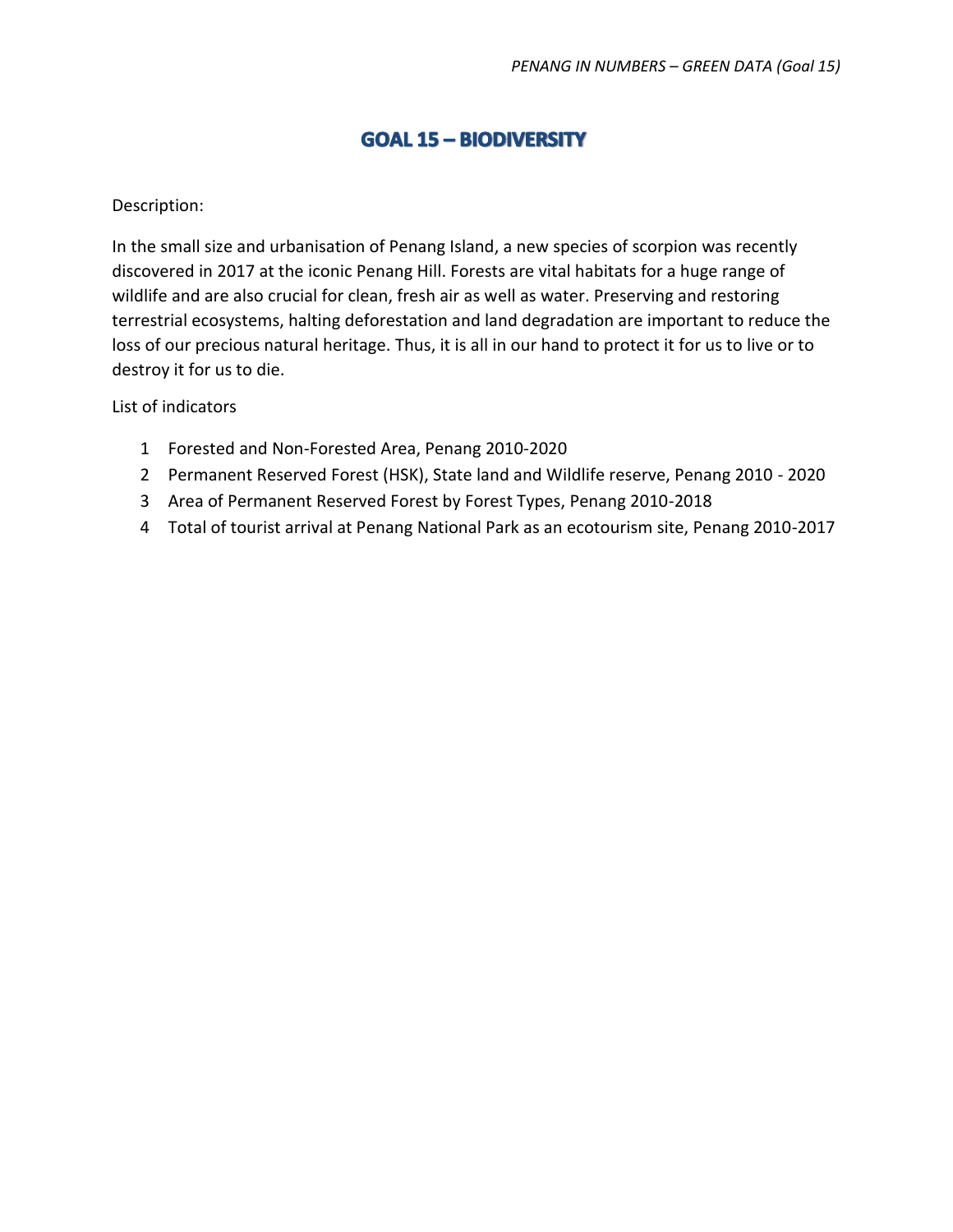| Year                               | 2010   | 2011   | 2012   | 2013   | 2014   | 2015   | 2016   | 2017   | 2018   | 2019   | 2020   |
|------------------------------------|--------|--------|--------|--------|--------|--------|--------|--------|--------|--------|--------|
| Forested area<br>(hectares)        | ,809   | ,809   | 7,809  | 7,771  | 7,761  | 7,761  | 7,761  | 7,761  | 7,752  | 7,752  | 7,752  |
| Non-Forested<br>area<br>(hectares) | 95,295 | 95,295 | 95,291 | 95,329 | 95,339 | 95,339 | 95,339 | 95,343 | 95,352 | 95,352 | 97,155 |

1 Forested and Non-Forested Area, Penang 2010-2020

#### **I. Source: Malaysian Forestry Department Annual Report**

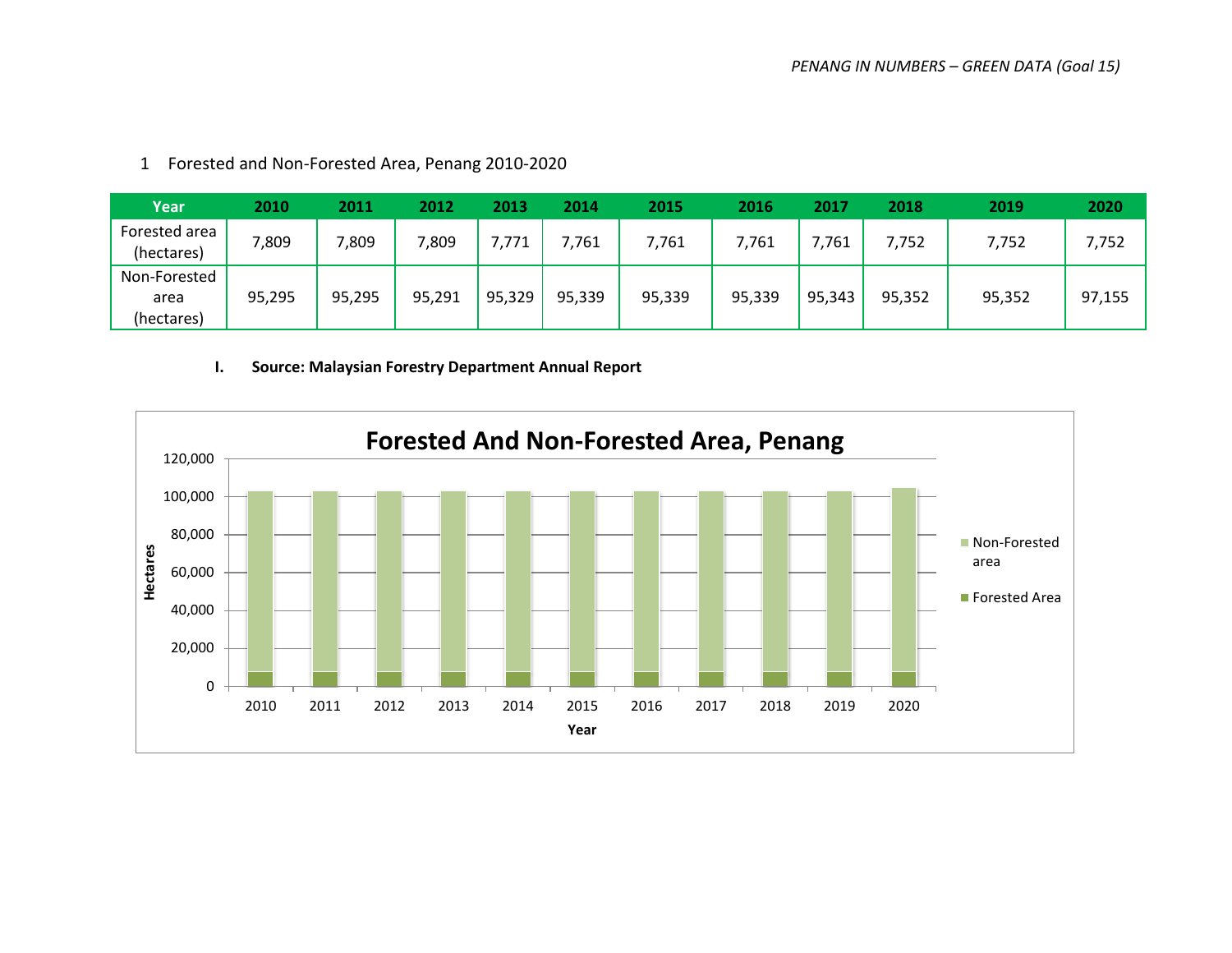| Year       | 2010  | 2011  | 2012  | 2013  | 2014  | 2015      | 2016      | 2017  | 2018      | 2019      | 2020      |
|------------|-------|-------|-------|-------|-------|-----------|-----------|-------|-----------|-----------|-----------|
| Permanent  |       |       |       |       |       |           |           |       |           |           |           |
| Reserved   | 6,098 | 6,098 | 6,098 | 6060* | 6,060 | 6,060     | 6,060     | 5,101 | 5,101     | 5,101     | 5,387     |
| Forest     |       |       |       |       |       |           |           |       |           |           |           |
| (hectares) |       |       |       |       |       |           |           |       |           |           |           |
| State land |       |       |       |       |       |           |           |       |           |           | 519       |
| (hectares) | 519   | 519   | 519   | 519   | 519   | 519       | 519       | 519   | 519       | 519       |           |
| Wildlife   |       |       |       |       |       |           |           |       |           |           |           |
| Reserve    | 1,192 | 1,192 | 1,192 | 1,192 | 1,182 | <b>NA</b> | <b>NA</b> | 1,182 | <b>NA</b> | <b>NA</b> | <b>NA</b> |
| (hectares) |       |       |       |       |       |           |           |       |           |           |           |

2 Permanent Reserved Forest (HSK), State land and Wildlife reserve, Penang 2010 – 2020

**I. Source: Malaysian Forestry Department Annual Report**

**II. NA – Not Available** 

**III. Note: \* There was a drop in the number of hectares in Permanent Reserved Forest because starting 2013, the forestry department had introduced GIS system to calculate the area compared to previous years using man power to calculate**